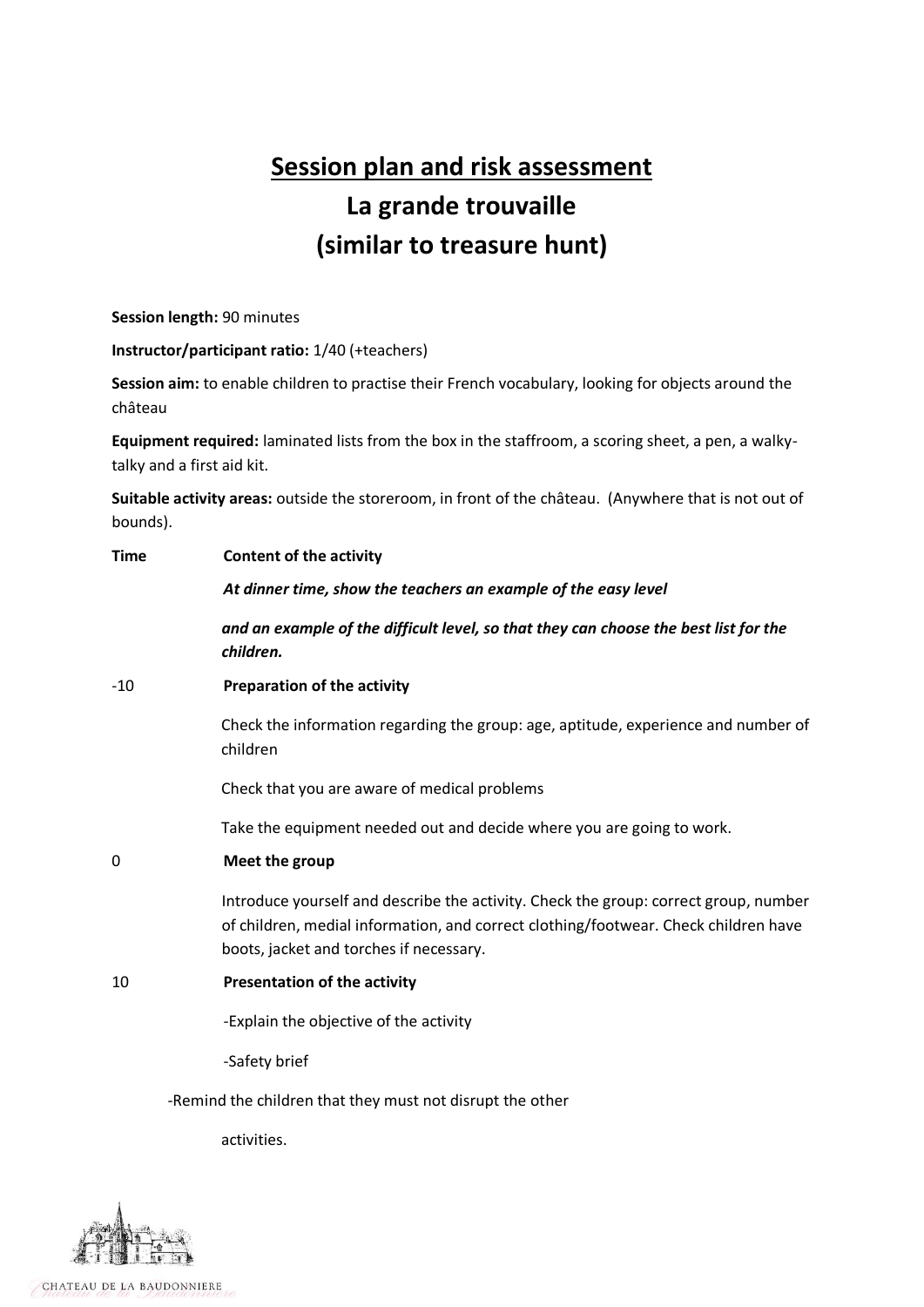- Explain them they need return to see you when they find one object so you can valid it and give them another one to look for.

- If they spend 10 minutes looking for an object without any success, they have to come back for help or to change their object.

-Make groups of 3 to 5 children and ask them to choose a team name

-Give them a list of objects to find

- Give each team a different number to look for**.**

### **Note:**

- Make the teams AFTER you have explained all of the rules they have to

#### respect.

- Make sure you give each group a different object to look for so that they don't follow each other.

- Check they know what they are looking for for the first clue.

- Start the search, you should stay at the outdoor meeting point to control the activity and fill in the scoring sheet.

- Adapt and vary the points they can win (e.g. 5 pts instead of 10 if they used a dictionary, bonus point for originality…)

- Think of an idea in case one of the team finishes too early: bonus object…

- Be organised on your scoring sheet!

#### **Alternative Game:**

We also have a board game you can use to play the Grande Trouvaille. It is similar to the snakes and ladders game. There are special lists to go with this game (one for spring-summer and one for autumn-winter).

If you use it, think of the rules you will apply before you start. The difficulty increases as the group gets further along the board.

The game stops when a team reaches the winning square.

#### 80 **Review**

Make sure that **ALL** the children are with you at the end of the activity (they should not be in the dormitories) and to take back ALL of the list you handed.

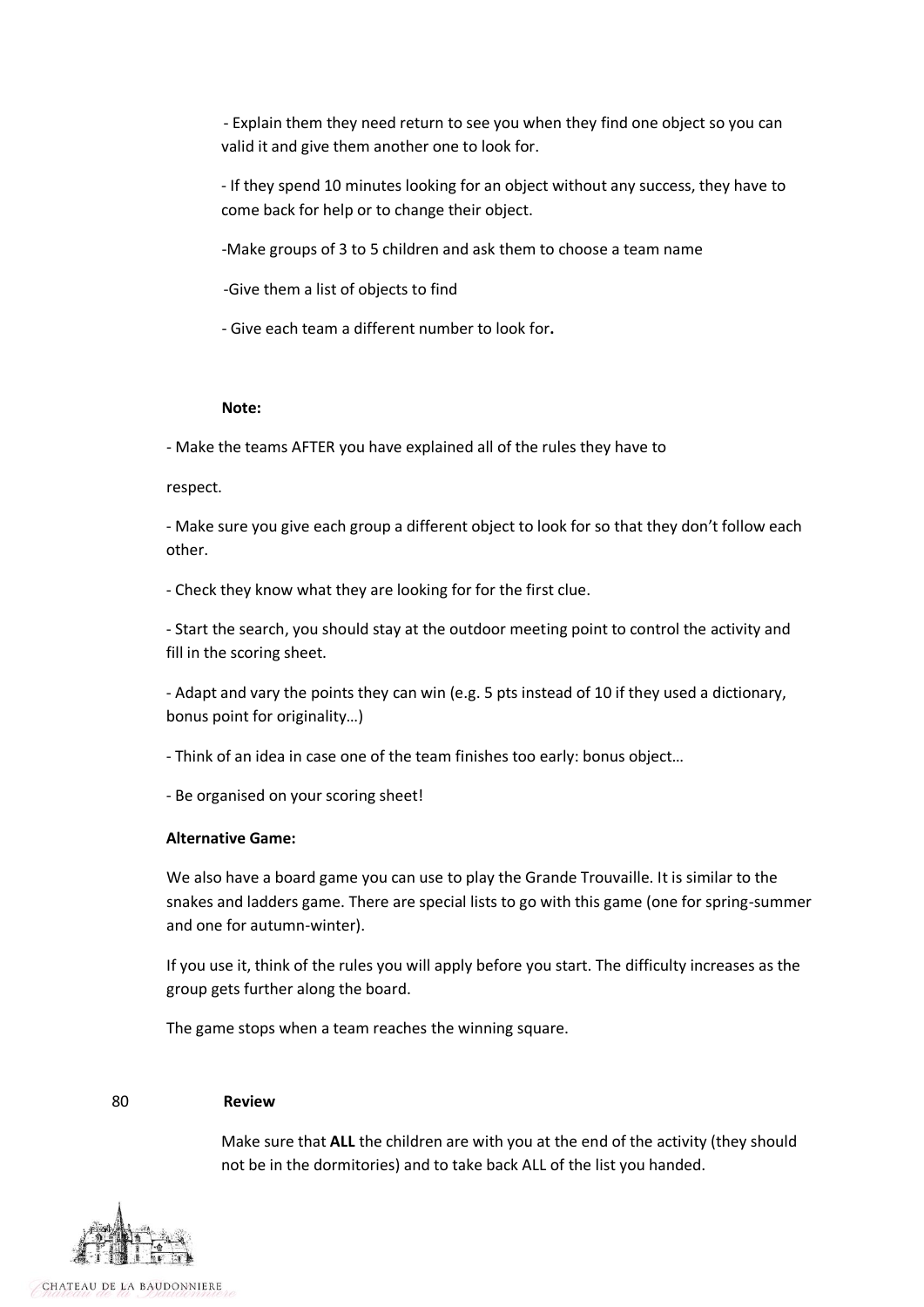Give the groups their score

Review the activity using the appropriate review tools as listed below and language used.

90 Thank the group

Put ALL the equipment back in the right place

## **Review tools for Grande trouvaille**:

What I liked

Positive feedback

Language linked with the activity

## **Risk Assessment**

| <b>Danger</b>                | <b>Risk</b> | Persons at<br>risk   | Degree of<br>probability | <b>Control measure</b>                                                                                                                                                                                                                                                                                                                                                                                                                                                     | Consequence |
|------------------------------|-------------|----------------------|--------------------------|----------------------------------------------------------------------------------------------------------------------------------------------------------------------------------------------------------------------------------------------------------------------------------------------------------------------------------------------------------------------------------------------------------------------------------------------------------------------------|-------------|
| If outside;<br>cold weather  | Illness     | Instructor/gro<br>up | Medium                   | Instructor to make sure<br>children are wearing<br>appropriate clothing and to<br>engage the teachers so that<br>they stay and can take a child<br>back to the dorm if needed.                                                                                                                                                                                                                                                                                             | Low         |
| Tripping over<br>or slipping | Injury      | Instructor/gro<br>up | Medium                   | Instructor to give a safety brief<br>and to keep control of the<br>group. Instructor to define the<br>limits children are allowed to<br>use (stay away from the lake<br>and the out of bounds area)<br>and to tell the children they are<br>not allowed back to the dorms.<br>Explain that they need to stay<br>together all of the time and<br>that if 1 child is injured, 1<br>needs to stay with him/her and<br>the other 2 come back to the<br>meeting point for help. | Medium      |



CHATEAU DE LA BAUDONNIERE